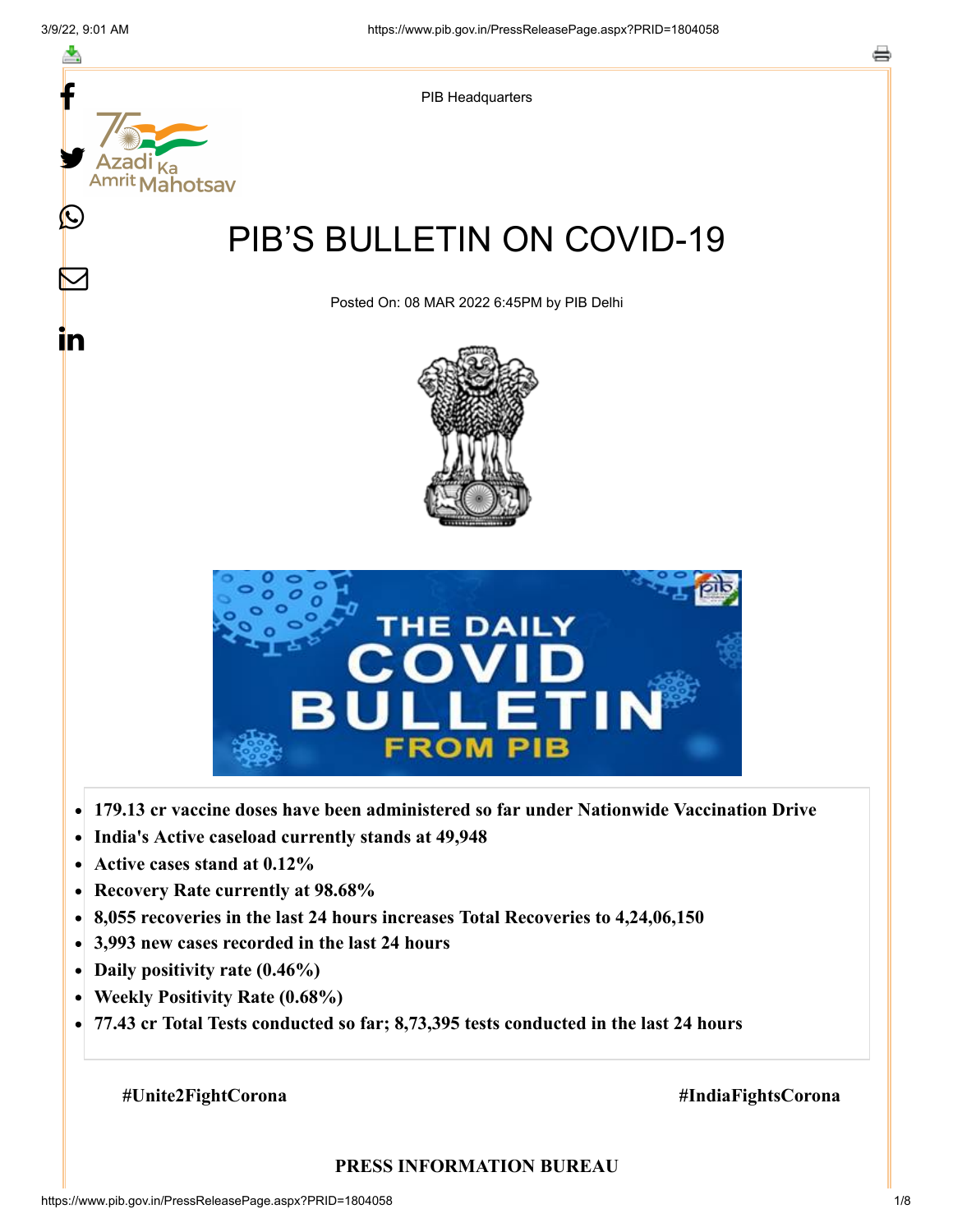f

y.

 $\boldsymbol{Q}$ 

 $\color{red} \nabla$ 

in

# **MINISTRY OF INFORMATION & BROADCASTING GOVERNMENT OF INDIA**

**\*\*\*\*\*** 



**India's Cumulative COVID-19 Vaccination Coverage exceeds 179.13 Cr**

**More than 21.34 lakh Vaccine Doses administered in the last 24 hours**

**Recovery Rate currently stands at 98.68%**

**3,993 New Cases reported in the last 24 hours**

**India's Active Caseload currently stands at 49,948**

**Weekly Positivity Rate is presently at 0.68%**

With the administration of **more than 21.34 lakh Doses (21,34,463)** vaccine doses in the last 24 hours, India's COVID-19 vaccination coverage has exceeded **179.13 Cr (1,79,13,41,295)** as per provisional reports till 7 am today.

This has been achieved through 2,08,07,099 sessions. The break-up of the cumulative figure as per the provisional report till 7 am today include: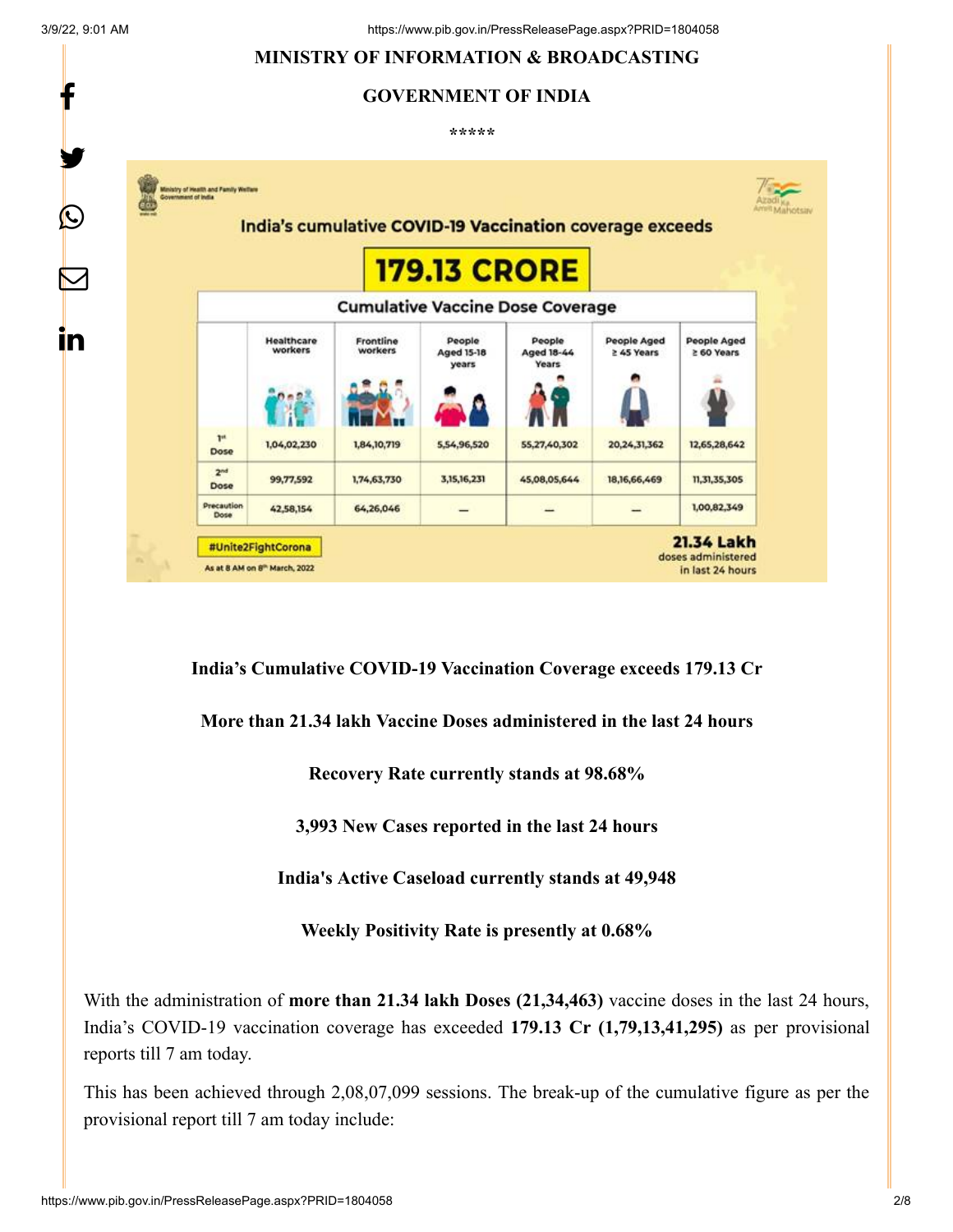| <b>Cumulative Vaccine Dose Coverage</b> |                        |                 |
|-----------------------------------------|------------------------|-----------------|
| <b>HCWs</b>                             | $1st$ Dose             | 1,04,02,230     |
|                                         | $2nd$ Dose             | 99,77,592       |
| Ŀ                                       | <b>Precaution Dose</b> | 42,58,154       |
| <b>FLWs</b><br>in                       | 1 <sup>st</sup> Dose   | 1,84,10,719     |
|                                         | $2nd$ Dose             | 1,74,63,730     |
|                                         | <b>Precaution Dose</b> | 64,26,046       |
| Age Group 15-18 years                   | $1st$ Dose             | 5,54,96,520     |
|                                         | $2nd$ Dose             | 3, 15, 16, 231  |
| Age Group 18-44 years                   | 1 <sup>st</sup> Dose   | 55,27,40,302    |
|                                         | $2nd$ Dose             | 45,08,05,644    |
| Age Group 45-59 years                   | $1st$ Dose             | 20, 24, 31, 362 |
|                                         | $2nd$ Dose             | 18, 16, 66, 469 |
| Over 60 years                           | $1st$ Dose             | 12,65,28,642    |
|                                         | $2nd$ Dose             | 11,31,35,305    |
|                                         | <b>Precaution Dose</b> | 1,00,82,349     |
| Precaution Dose                         |                        | 2,07,66,549     |
| Total                                   |                        | 1,79,13,41,295  |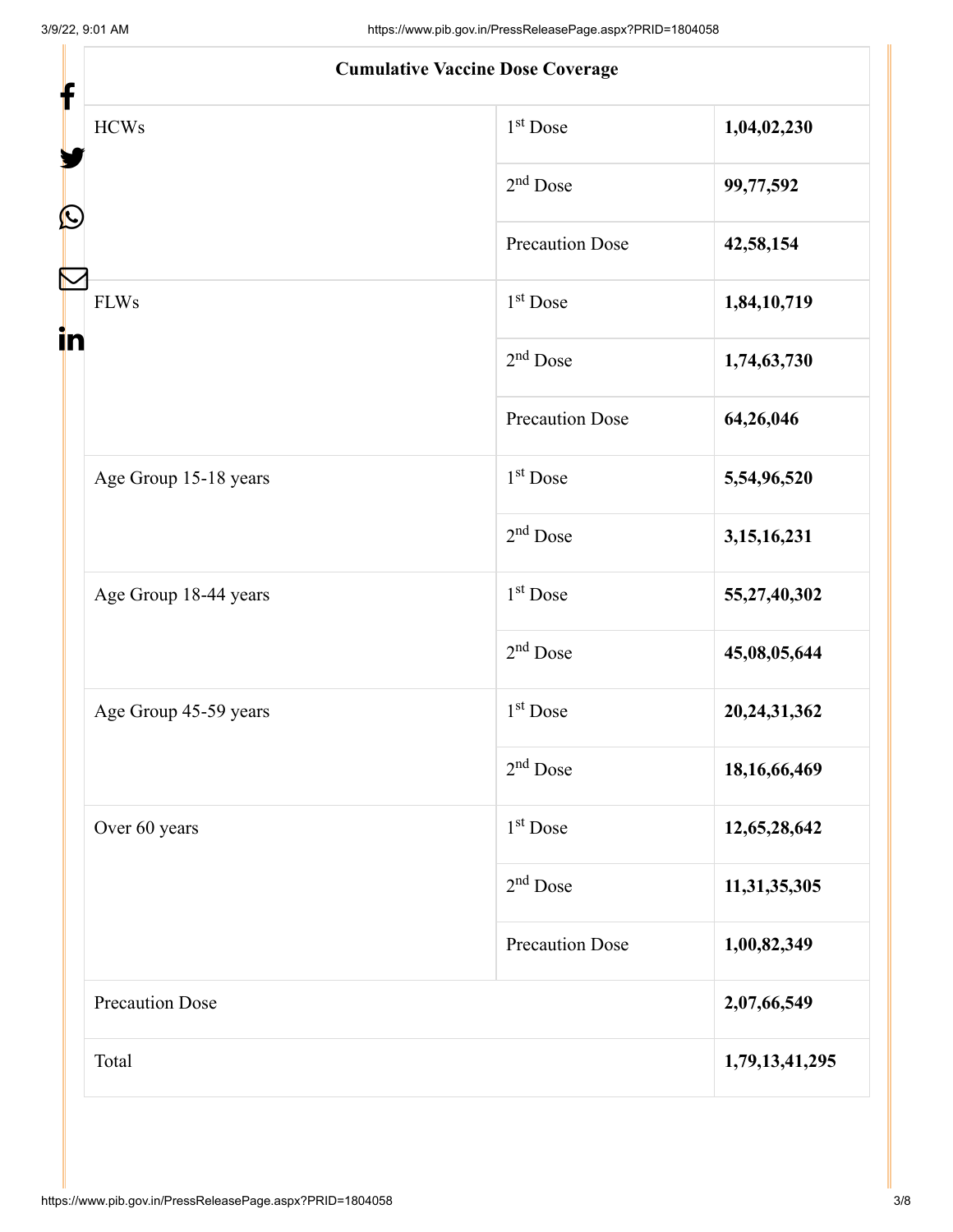**8,055** patients have recovered in the last 24 hours and the cumulative tally of recovered patients (since the beginning of the pandemic) is now at **4,24,06,150.** f

Consequently, India's recovery rate stands at **98.68%.**



**3,993 new cases** were reported in the last 24 hours.

# Nearly 4K New Cases reported in last 24 hrs

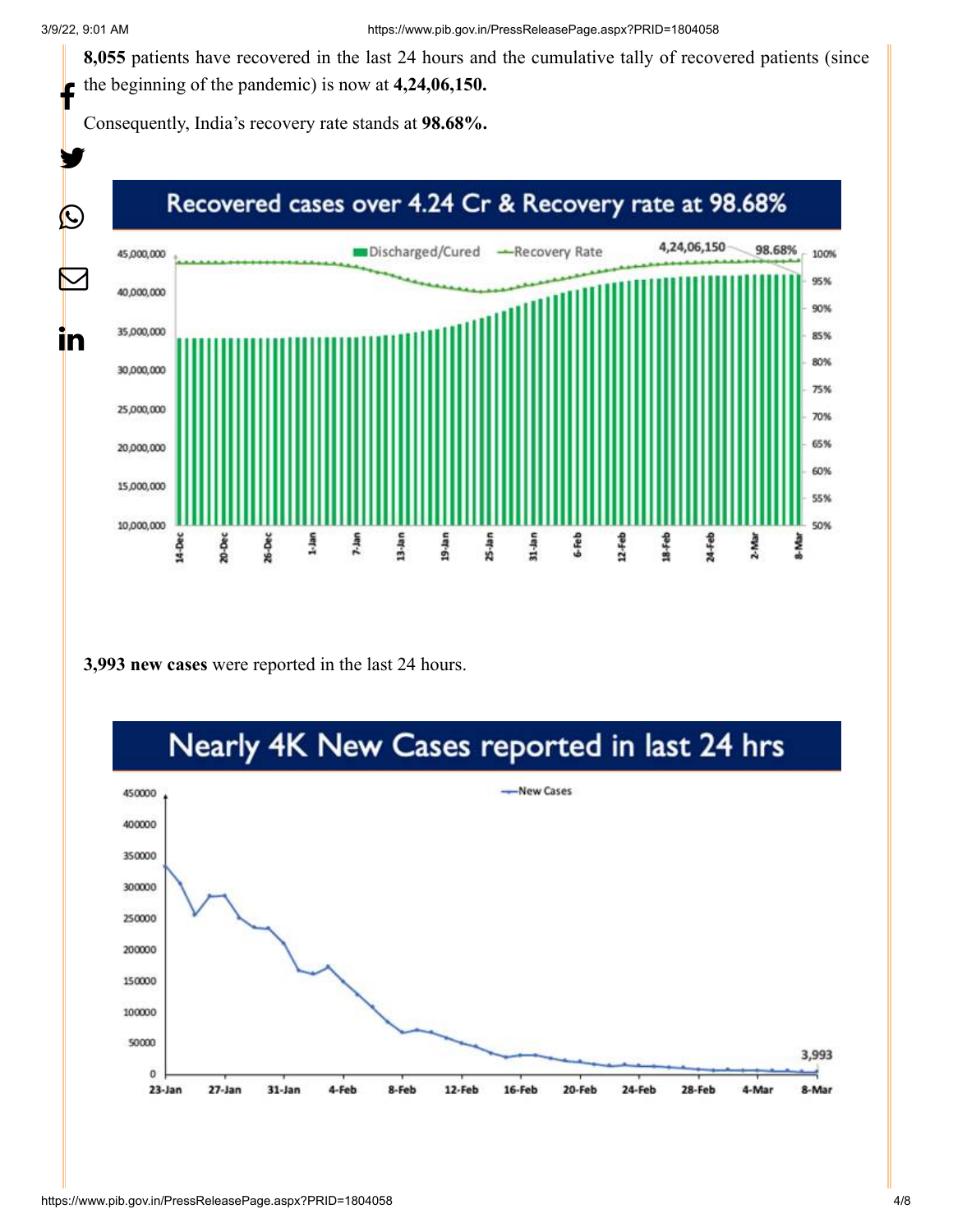India's Active Caseload is presently at **49,948.** Active cases constitute **0.12%** of the country's total Positive Cases**.**



The testing capacity across the country continues to be expanded. The last 24 hours saw a total of **8,73,395** tests being conducted. India has so far conducted over **77.43 Cr (77,43,10,567**) cumulative tests.

While testing capacity has been enhanced across the country, **Weekly Positivity Rate** in the country currently **stands at 0.68%** and the **Daily Positivity rate is reported to be 0.46%.**

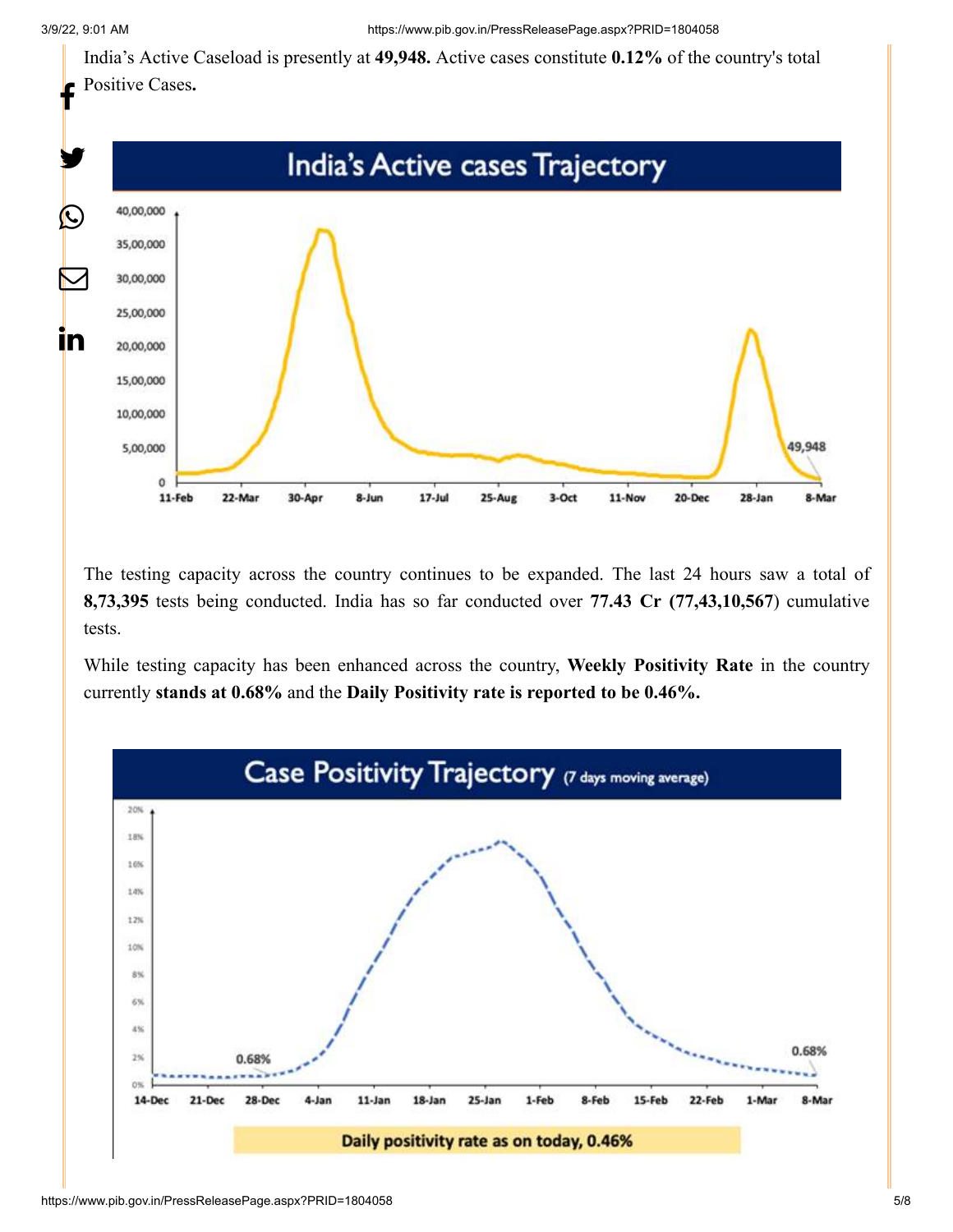f

y.

 $\mathbf{\Omega}$ 

<https://pib.gov.in/PressReleasePage.aspx?PRID=1803771>

### **Update on COVID-19 Vaccine Availability in States/UTs**

#### **More than 180.14 Crore vaccine doses provided to States/UTs**

### **More than 15.49 Crore balance and unutilized vaccine doses still available with States/UTs**

The Union Government is committed to accelerating the pace and expanding the scope of COVID-19 vaccination throughout the country. The nationwide COVID 19 vaccination started on  $16<sup>th</sup>$  January 2021. The new phase of universalization of COVID-19 vaccination started on 16<sup>th</sup> January 2021.<br>The new phase of universalization of COVID-19 vaccination commenced from 21<sup>st</sup> June 2021. The vaccination drive has been ramped up through availability of more vaccines, advance visibility of vaccine availability to States and UTs for enabling better planning by them, and streamlining the vaccine supply chain.  $\bm{\nabla}$ 

As part of the nationwide vaccination drive, Government of India has been supporting the States and UTs by providing them COVID Vaccines free of cost. In the new phase of the universalization of the COVID19 vaccination drive, the Union Government will procure and supply (free of cost) 75% of the vaccines being produced by the vaccine manufacturers in the country to States and UTs.

| <b>VACCINE DOSES</b>     | (As on 8 <sup>th</sup> March 2022) |
|--------------------------|------------------------------------|
| <b>SUPPLIED</b>          | 1,80,14,60,200                     |
| <b>BALANCE AVAILABLE</b> | 15,49,85,231                       |

More than **180.14 crore (1,80,14,60,200)** vaccine doses have been provided to States/UTs so far through Govt. of India (free of cost channel) and through direct state procurement category.

More than **15.49 Cr (15,49,85,231)** balance and unutilized COVID Vaccine doses are still available with the States/UTs to be administered.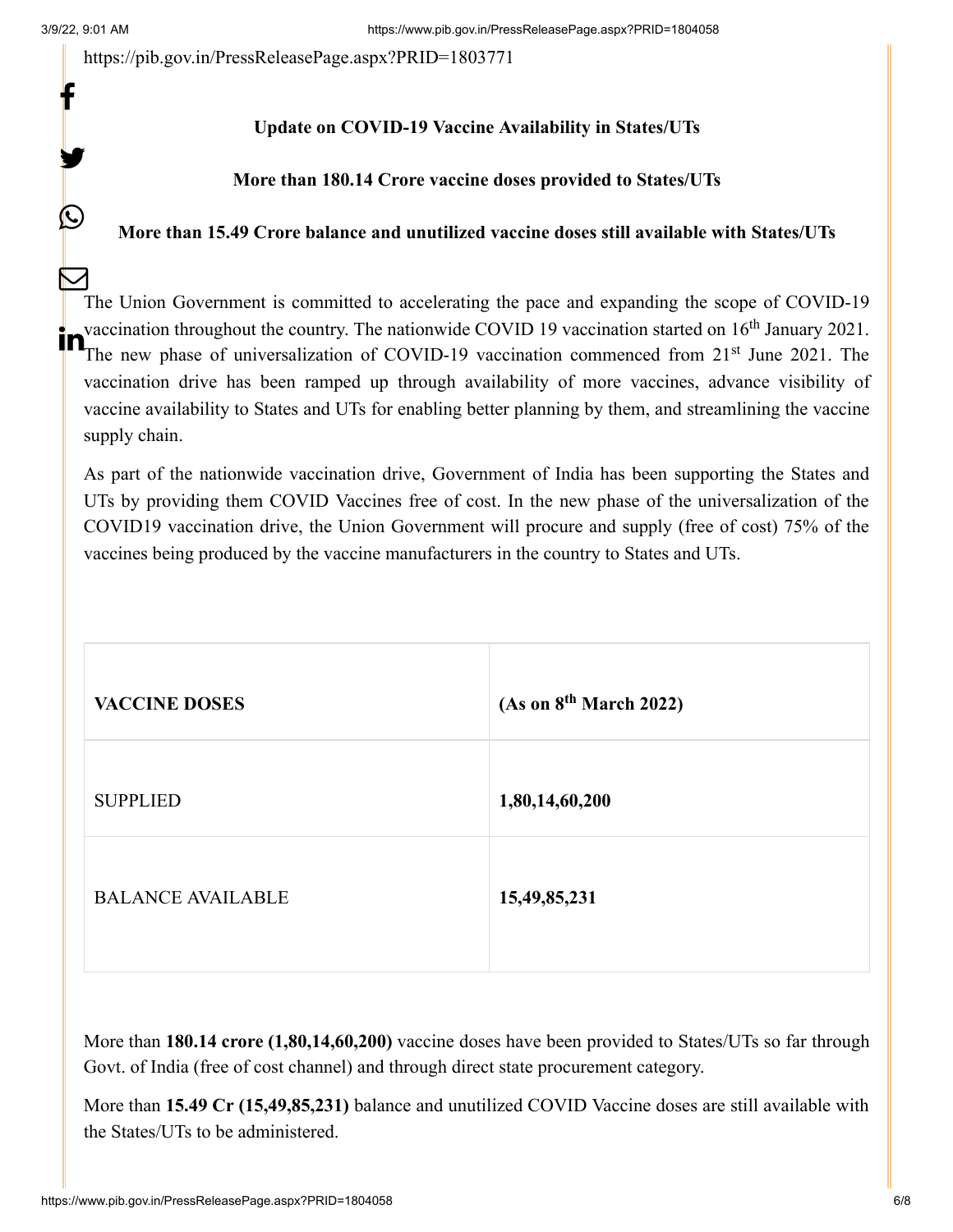f

У

 $\bigcirc$ 

<https://pib.gov.in/PressReleasePage.aspx?PRID=1803770>

## **TWEET LINKS**

[#IndiaFightsCorona](https://twitter.com/hashtag/IndiaFightsCorona?src=hash&ref_src=twsrc%5Etfw):

 $\bigcap$  More than 21 lakh (21,34,463) vaccine doses administered in the last 24 hours.

in

 $\mathbf \Xi$ 

☑️Together we can win the battle against [#COVID19](https://twitter.com/hashtag/COVID19?src=hash&ref_src=twsrc%5Etfw)[.#We4Vaccine](https://twitter.com/hashtag/We4Vaccine?src=hash&ref_src=twsrc%5Etfw)[#LargestVaccinationDrive](https://twitter.com/hashtag/LargestVaccinationDrive?src=hash&ref_src=twsrc%5Etfw)[#Unite2FightCorona](https://twitter.com/hashtag/Unite2FightCorona?src=hash&ref_src=twsrc%5Etfw)

[pic.twitter.com/4B31wqfeMx](https://t.co/4B31wqfeMx)

— #IndiaFightsCorona (@COVIDNewsByMIB) [March 8, 2022](https://twitter.com/COVIDNewsByMIB/status/1501081407879548929?ref_src=twsrc%5Etfw)

[#IndiaFightsCorona](https://twitter.com/hashtag/IndiaFightsCorona?src=hash&ref_src=twsrc%5Etfw):

New [#COVID19](https://twitter.com/hashtag/COVID19?src=hash&ref_src=twsrc%5Etfw) cases in last 24 hours (As on 08th March, 2022): 3,993

✅Keep following [#COVIDAppropriateBehaviour](https://twitter.com/hashtag/COVIDAppropriateBehaviour?src=hash&ref_src=twsrc%5Etfw)

 $\rightarrow$  Always wear a mask

➡️Wash/sanitize hands regularly

➡️Maintain distancing

➡️Get yourself fully vaccinated[#We4Vaccine](https://twitter.com/hashtag/We4Vaccine?src=hash&ref_src=twsrc%5Etfw)[#Unite2FightCorona](https://twitter.com/hashtag/Unite2FightCorona?src=hash&ref_src=twsrc%5Etfw)

[pic.twitter.com/Ie2wstAZBu](https://t.co/Ie2wstAZBu)

— #IndiaFightsCorona (@COVIDNewsByMIB) [March 8, 2022](https://twitter.com/COVIDNewsByMIB/status/1501071048204513280?ref_src=twsrc%5Etfw)

**\*\*\*\***

**A.S**

(Release ID: 1804058) Visitor Counter : 170

Read this release in: [Marathi ,](https://pib.gov.in/PressReleasePage.aspx?PRID=1804079) [Manipuri](https://pib.gov.in/PressReleasePage.aspx?PRID=1804076)